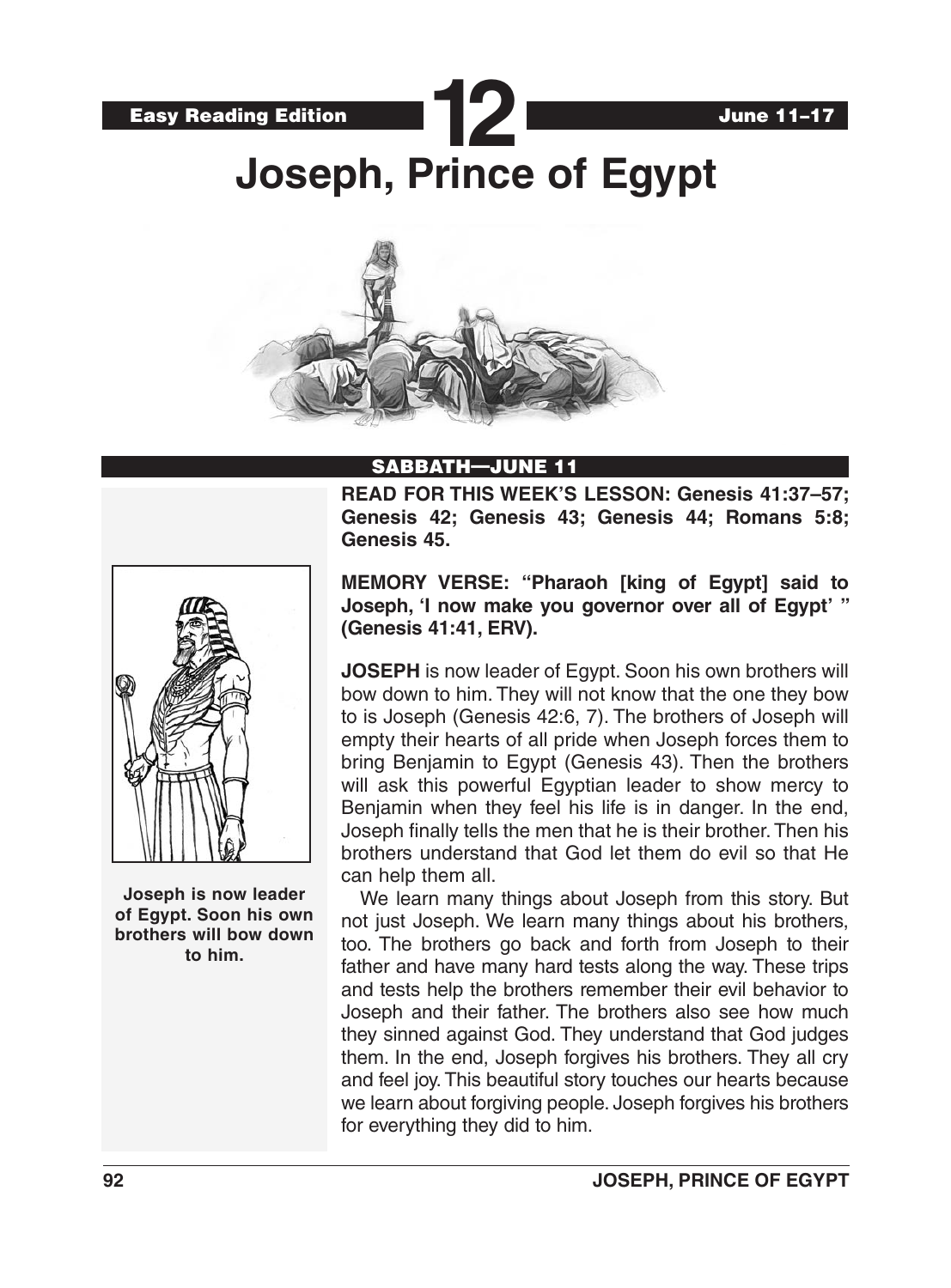# SUNDAY—JUNE 12 Lesson 12

### **THE SUCCESS OF JOSEPH (Genesis 41:37–57)**

Joseph sees that the dreams of Pharaoh, king of Egypt, show what God will do soon (Genesis 41:28, NKJV) in the land. Joseph gets ready right away. Joseph offers a wise plan to the king. He tells Pharaoh what he needs to do to save his people. Pharaoh agrees to let Joseph lead.

#### **How does God help Joseph succeed? Read Genesis 41:37–57 for the answer.**

Pharaoh asks Joseph to take charge of the problem. Why? Because Joseph gives him good advice. The Bible tells us that Pharaoh saw the "advice was good" that Joseph gave him (Genesis 41:37, NKJV). The servants of Pharaoh feel the same way. Pharaoh sees " 'the Spirit of God' " is in Joseph (Genesis 41:38, NKJV). Joseph is the man to do the job. He is wise and has good understanding (Genesis 41:39). For sure, we see that God gives Joseph wisdom (read Genesis 41:33; compare with 1 Kings 3:12).

So, Pharaoh makes Joseph the leader of Egypt. When we look at Egyptian history for that time, we see that other Pharaohs chose foreigners to be leaders in Egypt, too.

The next seven years are a time of plenty. There is so much grain that it cannot be counted or measured (Genesis 41:49). This sign shows us that God worked a miracle in Egypt. For sure, we can see this time of plenty as a blessing from God (Genesis 41:47–49). God also blesses Joseph's family, too. Joseph has two sons: Manasseh and Ephraim. The names that Joseph gives his sons show us the experience that Joseph has with God. God changes the pain of Joseph into joy, as the name of his son Manasseh shows us. The name of Ephraim shows us that God has turned the suffering of Joseph into success. These names are a powerful example of the power of God. They show us that God took something bad and turned it into something very good.

## **What are ways that our lives should show God to other people?**





**Pharaoh makes Joseph the leader of Egypt.**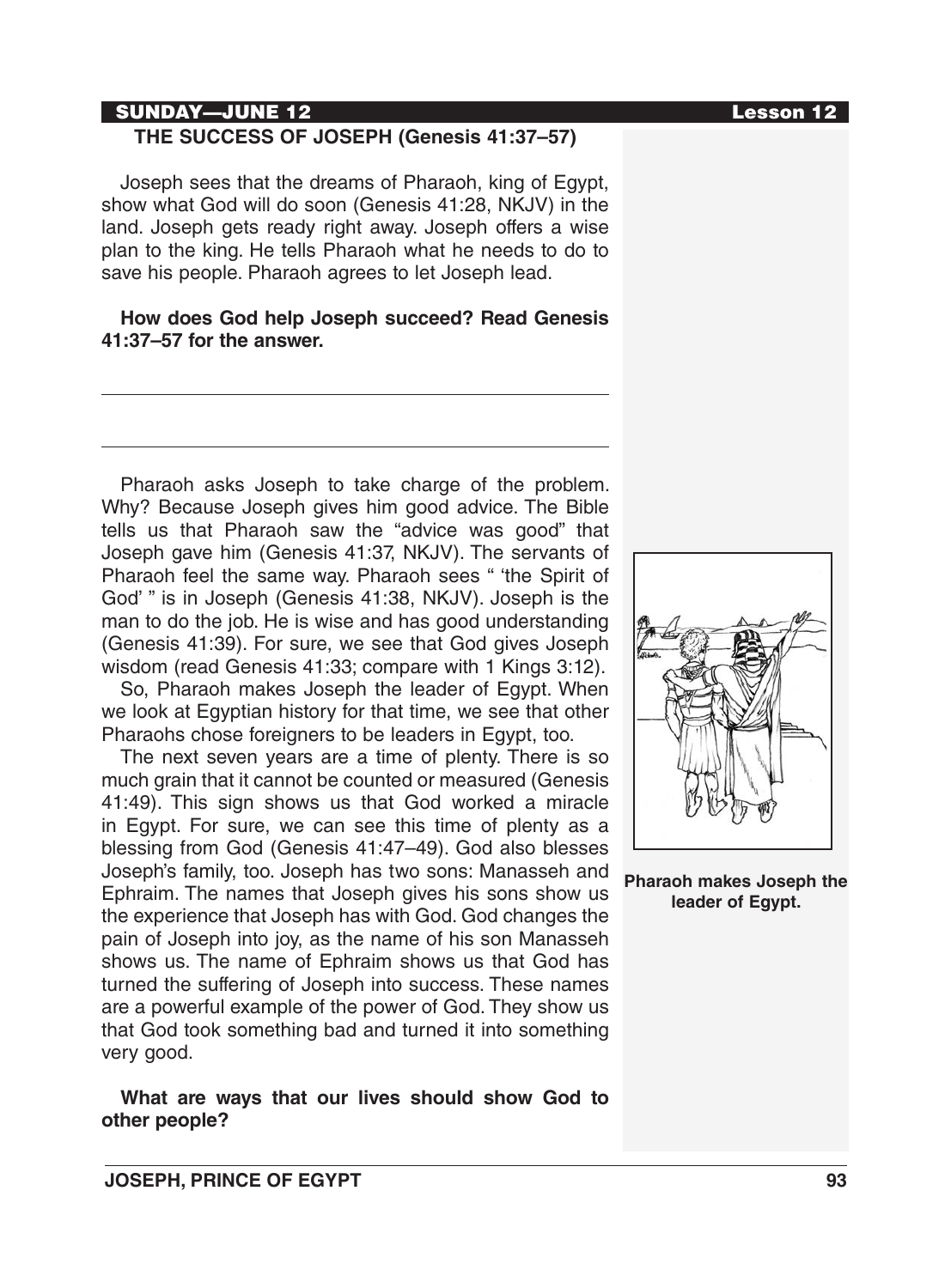# Lesson 12 MONDAY—JUNE 13



**The brothers believe that they are thrown in jail because of what they did to Joseph in the past.**

## **JOSEPH COMES FACE-TO-FACE WITH HIS BROTHERS (Genesis 42)**

#### **Read the story in Genesis 42. What happens in this story? How does this story show us that God is in control of everything?**

There is a food shortage in the land. The food shortage causes Jacob to send his sons to Egypt to buy grain (Genesis 42:1, 2). Jacob does not know that Joseph is alive. But they will meet again.

Now the dreams that Joseph had so long ago start to happen (Genesis 37:7). Joseph is the leader in charge of the land (Genesis 42:6). He also is the " 'lord of the land' " (Genesis 42:30, KJV). Joseph is very powerful. His brothers need food badly. They bow down in front of Joseph with their faces to the ground (Genesis 42:6). These same ten brothers made fun of Joseph and his dreams. They did not believe they will ever bow down to Joseph (Genesis 37:8). Now they bow down.

Do you see the words "they said to one another" (Genesis 42:21, NKJV)? We see these same words in Genesis 37:19 when they planned evil against Joseph. So, these words help us connect these two stories together. This connection shows us that God will cause the brothers to suffer now the things they caused Joseph to suffer in the past. The brothers spend time in jail for a little while (Genesis 42:17). Joseph also spent time in that same jail (Genesis 40:3). The brothers believe that they are in jail because of what they did to Joseph in the past. "They said to each other, 'We are being punished for the bad thing we did to our younger brother Joseph. We saw the trouble he was in. He begged us to save him, but we refused to listen. So now we are in trouble' " (Genesis 42:21, ERV).

Then Reuben says to his brothers, " 'I told you not to do anything bad to that boy, but you refused to listen to me. Now we are being punished for his death' " (Genesis 42:22, ERV). These words help us to remember the warning that Reuben gave his brothers about Joseph in the past: " 'Do not put him to death' " (Genesis 37:22, NLV). So, the things that happen to the brothers now happen because of the things they did to Joseph in the past.

**Most of us have done things in the past that we feel bad about now. How do we ask for forgiveness?**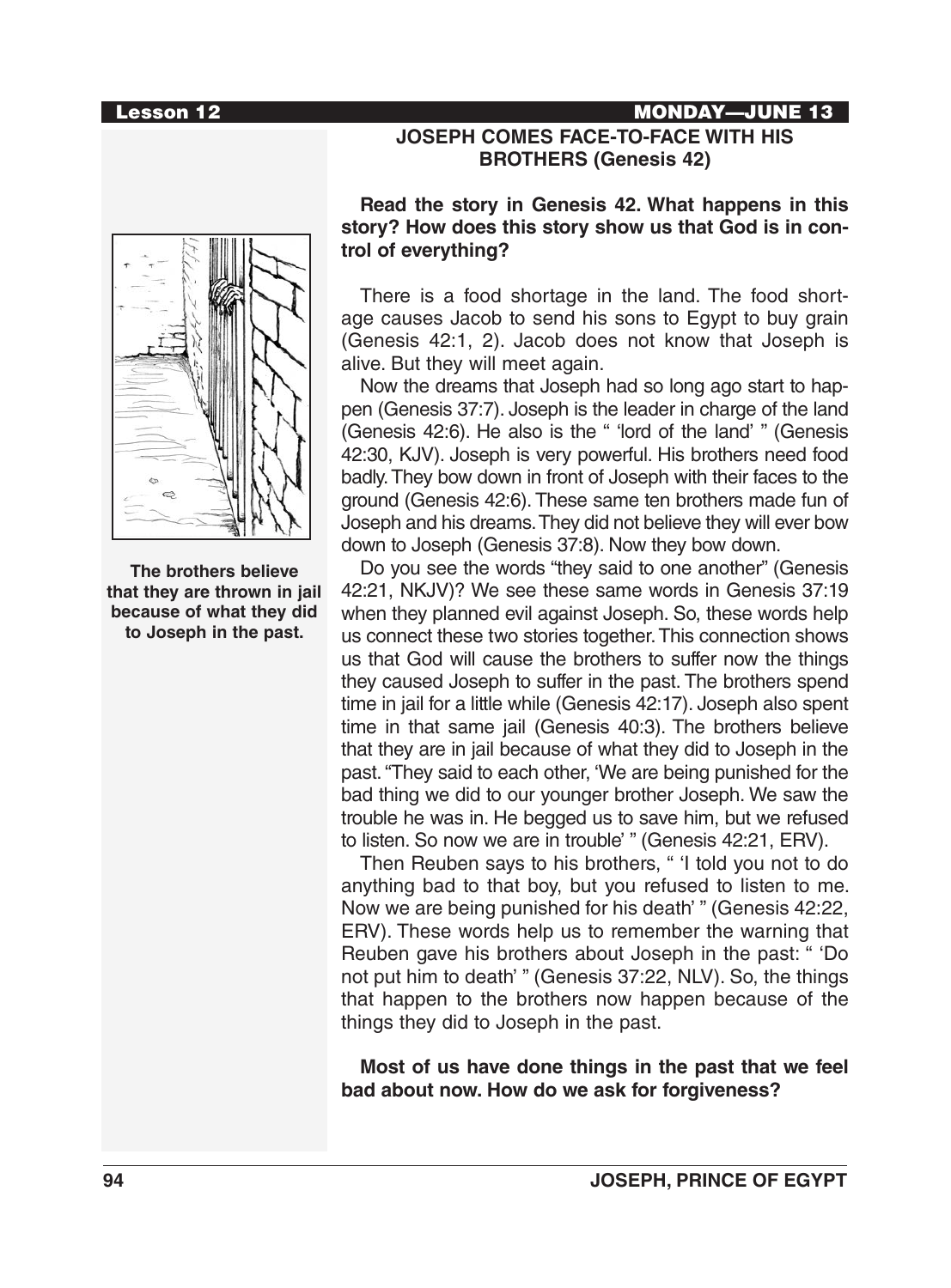#### TUESDAY—JUNE 14 Lesson 12

## **JOSEPH AND BENJAMIN (Genesis 43)**

Jacob has a very hard time letting his sons take Benjamin back to Egypt with them. Jacob is afraid he will lose Benjamin, just as he lost Joseph (Genesis 43:6–8). But soon the food from Egypt runs out (Genesis 43:2). Judah promises Jacob that he will make sure that Benjamin comes back home safely (Genesis 43:9). So, Jacob agrees for his sons to go back to Egypt and take Benjamin with them.

**Read the story in Genesis 43. What happens in the story when Benjamin goes to Egypt? How does Joseph behave when he sees his little brother?**

All the brothers stand in front of Joseph. When Joseph sees Benjamin, he invites his brothers to a special feast (Genesis 43:16). Do you see that in the story Benjamin is the only one who is named the brother of Joseph (Genesis 43:29)? Also, in the story, Benjamin is the only brother who is named at all. All the other brothers are just "men" (Genesis 43:16).

Joseph names Benjamin "my son" (Genesis 43:29, KJV; compare with Genesis 22:8). This name shows us the love that is in the heart of Joseph. Joseph blesses his brother (Genesis 43:29). This blessing shows us God's mercy and love. This blessing also helps us remember the time when Joseph was in the pit in the ground. At that time, Joseph asked his brothers to show him mercy and loving-favor. But his brothers refused (Genesis 42:21). Joseph shows Benjamin the love that his brothers did not show him.

The brothers of Joseph are afraid that they will be thrown into prison because of the money in their sacks. But Joseph makes a feast for them because Benjamin is there. At the feast, Joseph orders his brothers to sit down from oldest to youngest. Joseph gives Benjamin more food than he gives all the other brothers (Genesis 43:33, 34). But the brothers do not get jealous the way they did in the past when Jacob showed more favor to Joseph than to them (Genesis 37:3, 4; read also Ellen G. White, *Patriarchs and Prophets*, pages 228, 229).



**Joseph gives Benjamin more food than he gives all the other brothers (Genesis 43:33, 34).**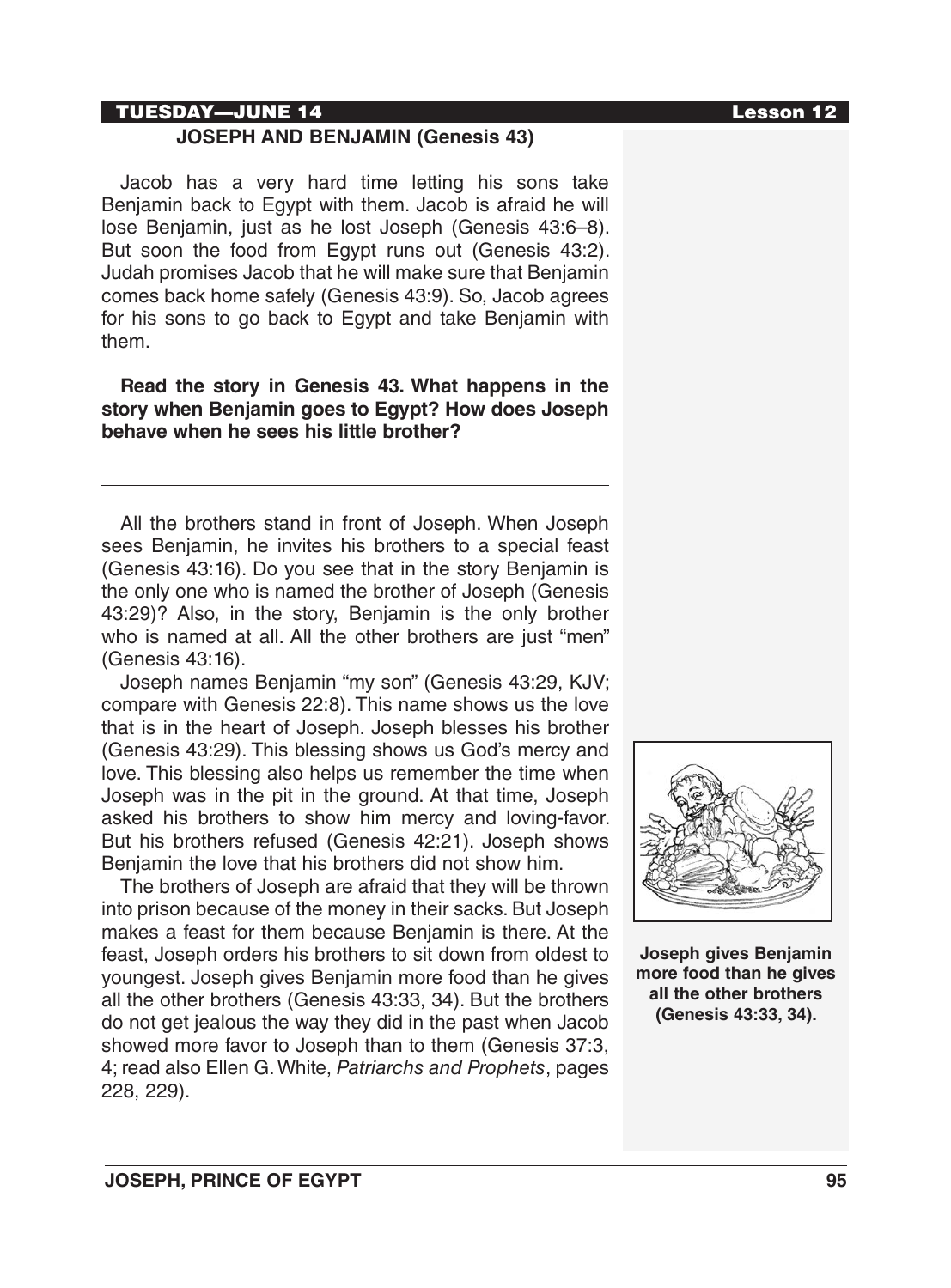

**Joseph wants to see what his brothers will do when they see that Benjamin will be punished for "stealing" the cup.**

## Lesson 12 WEDNESDAY—JUNE 15

**THE SILVER CUP (Genesis 44)**

**Read the story in Genesis 44 about the silver cup of Joseph. Why does Joseph ask his manager to put the silver cup in the sack of Benjamin?**

As before, Joseph orders his manager to fill the sacks of his brothers with food. But this time, Joseph adds a strange command. He tells his manager to put his special silver cup in the sack of Benjamin.

When the cup is discovered, the brothers must go back to Egypt and face Joseph. At the feast, Benjamin was the special guest of honor. But now Joseph accuses Benjamin of stealing the silver cup. He will go to prison, for sure.

The silver cup is special. The Egyptians believed that this special cup gave its owner the power to know the secrets of men. Joseph "never announced to anyone that he had this special power. But he was willing to let his bothers believe that he knew the secrets of their lives."—Ellen G. White, *Patriarchs and Prophets*, page 229, adapted.

Joseph uses the "magic" cup to help his brothers understand that God saw into their hearts. They are guilty of sinning against Him because of what they did to Joseph in the past. We see that Judah feels this way. That is why Judah tells Joseph that God has found sin in them (Genesis 44:16). Also, the cup is a test. Joseph wants to see what his brothers will do when they see that Benjamin will be punished for "stealing" the cup.

The brothers are deeply sad and sorry. They all feel pain and fear about losing Benjamin. The brothers are afraid that Benjamin will be lost as Joseph was lost. Then Benjamin also will become a slave in Egypt, the same as Joseph. Both Joseph and Benjamin were innocent. So, Judah asks Joseph to take him as a slave and let Benjamin go free (Genesis 44:33). This part of the story helps us remember the male sheep that was killed so that Isaac did not need to die (compare with Genesis 22:13). Judah offers himself as a gift, a substitute. Judah asks Joseph to punish him and let Benjamin go free. Then Judah will save his father from more sorrow at the loss of Benjamin (Genesis 44:34).

**How does Judah's offer show us Jesus' work for us as our Substitute on the cross? (Read Romans 5:8.)**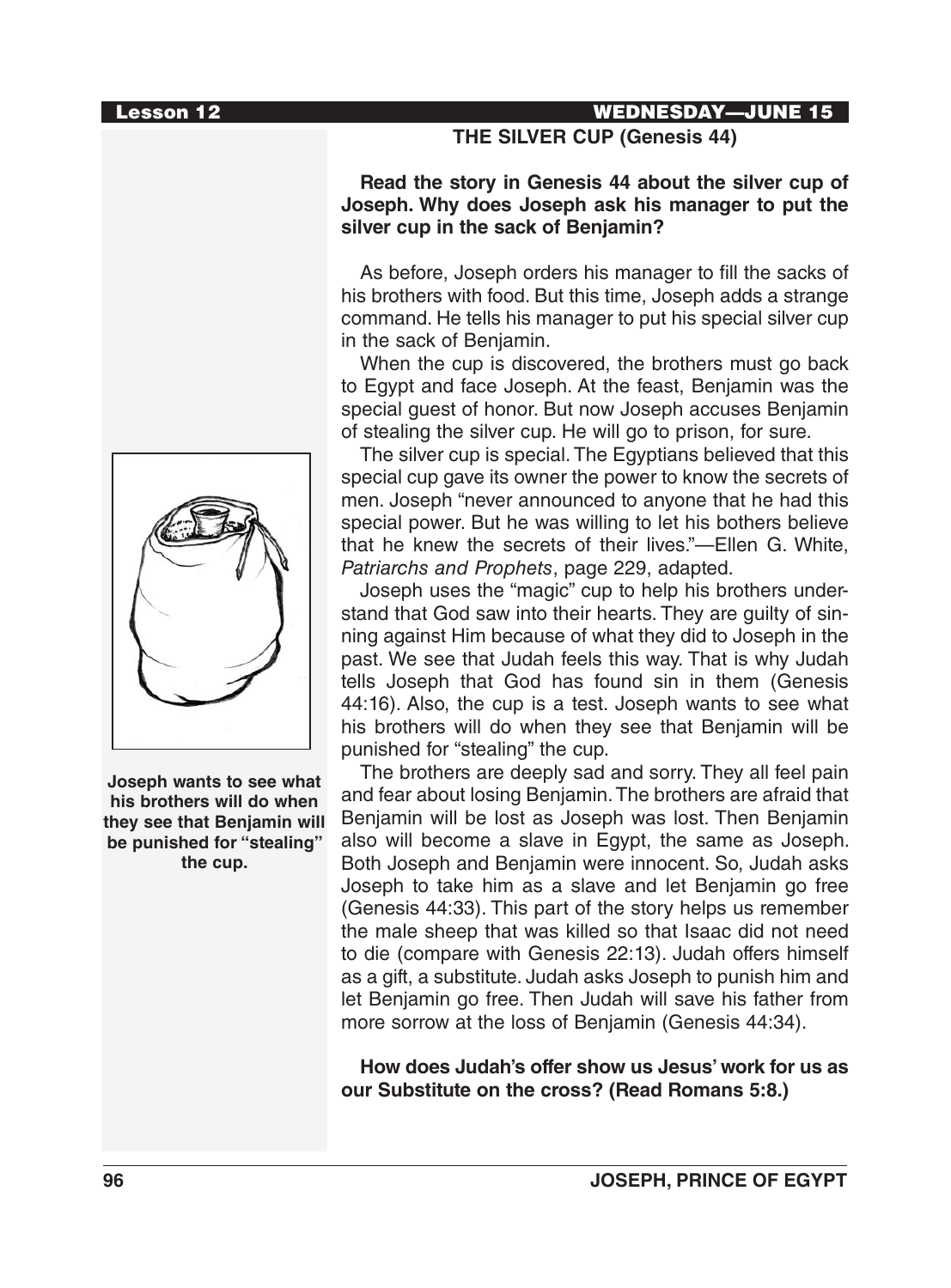#### THURSDAY—JUNE 16 Lesson 12

## **" 'I AM JOSEPH YOUR BROTHER' " (Genesis 45:4, NKJV)**

**Read the story in Genesis 45. What lessons of love, faith, and hope do we see in this story?**

Do you see what happens when Judah tells Joseph about how much Jacob loves Benjamin (Genesis 44:34, KJV)? That is when Joseph started to cry in front of his brothers (Genesis 45:1). Then he "told his brothers who he was" (Genesis 45:1, NLV). Bible writers often use these words to help us see when God shows Himself to His people (Exodus 6:3; Ezekiel 20:9, NKJV). So, we can see that God shows Himself here in this story, too. Now all the brothers see that the Lord is in complete control, even when they made mistakes in the past. God will forgive us in the same way that Joseph forgives his brothers.

Joseph's brothers cannot believe what they are hearing and seeing. So, Joseph must say the words again: " 'I am Joseph your brother' " (Genesis 45:4, NKJV). Joseph must tell them a second time, " 'I am the one you sold as a slave to Egypt' " (Genesis 45:4, ESV). Only then do the brothers believe his words.

Joseph announces: " 'God sent me' " to Egypt (Genesis 45:5, NKJV). These words about God help the brothers see two things. First, Joseph does not have any bad feelings about his brothers in his heart. Second, these words show us the faith of Joseph and his hope. What the brothers did to Joseph was necessary. God allows this bad thing to happen so that Joseph can save the family of Jacob and all their future children (Genesis 45:7).

Joseph tells his brothers to go to his father and invite him to Egypt. Joseph tells his brothers where they will live. They will live in the land of Goshen. Goshen is famous for its rich pastures. Joseph tells his brothers that Goshen is the best of all the land in Egypt (Genesis 45:18, 20). Joseph gives his brothers carts to take back home. These carts will be proof that will help Jacob see that his sons are not lying about their experience in Egypt (Genesis 45:27). When Jacob sees the carts, he believes that Joseph is alive. Then Jacob is filled with new life (compare with Genesis 37:35; Genesis 44:29).

Things are now good. The 12 sons of Jacob are all alive. Jacob is again named "Israel" (Genesis 45:28). This story shows us the loving-favor of God in a powerful way.



**Joseph tells his brothers to go to his father and invite him to Egypt.**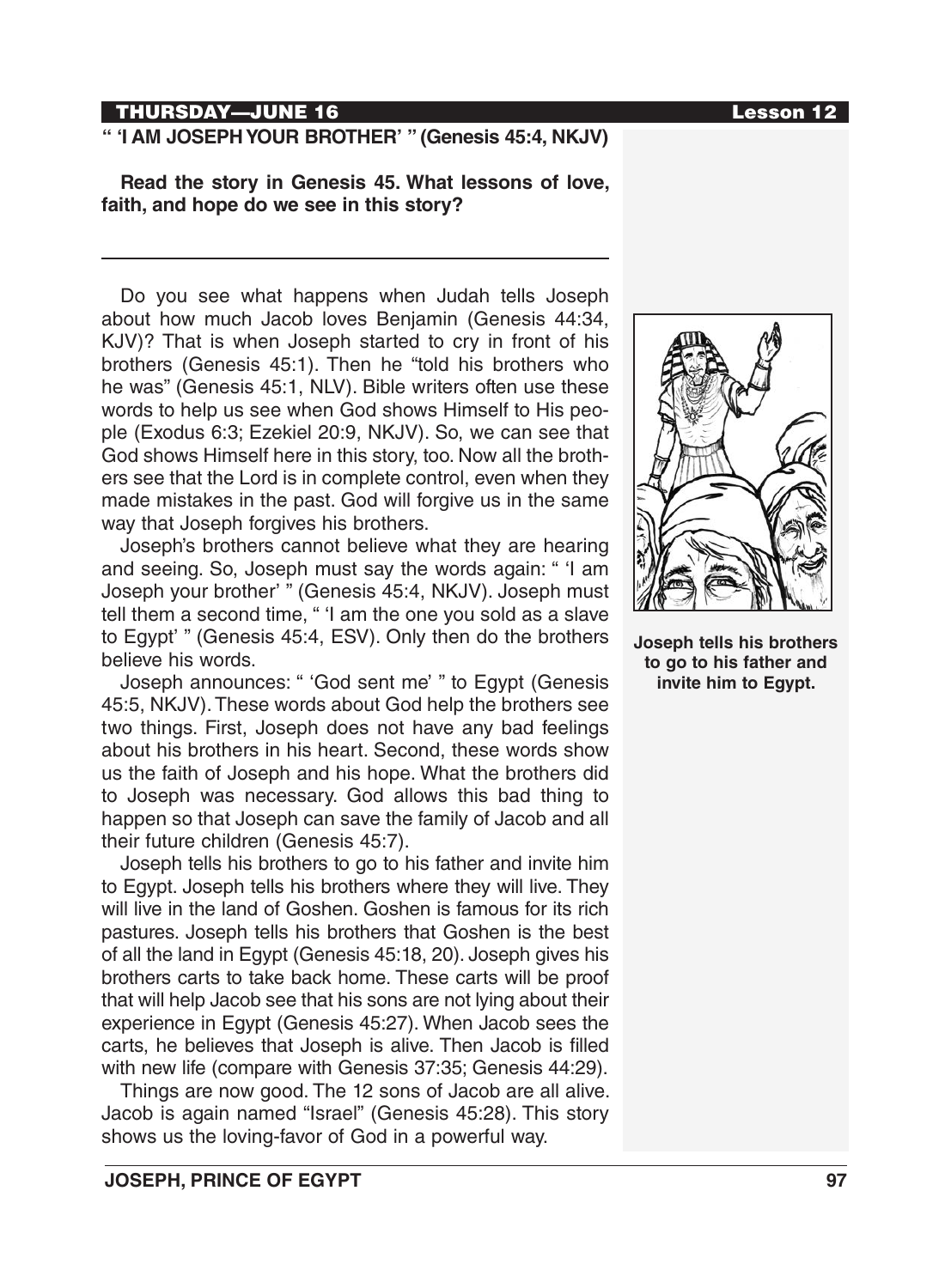#### Lesson 12 FRIDAY—JUNE 17



**"Joseph is happy. He gave his brothers a test, and they passed it."**

**ADDITIONAL THOUGHT:** Ellen G. White, "Joseph in Egypt," pages 213–223; "Joseph and His Brothers," pages 224–232 in *Patriarchs and Prophets.*

"The sons of Jacob are in jail for three days. These days make their hearts sad. The brothers think about the wrongs they did in the past. Most of all, they think of the wrong they did to Joseph. They were very mean to him. They know that they may be punished for being spies. If they cannot show that they are innocent, they will die. Or maybe they will become slaves. . . . They sold Joseph as a slave. They are afraid now that God will punish them by making them become slaves. Joseph knows that his father and the families of his brothers may be in need of food. Joseph is convinced that his brothers are sorry for what they did to him. Joseph sees that they will not hurt Benjamin the way they hurt him."—Ellen G. White, *Spiritual Gifts*, book 3, pages 155, 156, adapted.

"Joseph is happy. He gave his brothers a test, and they passed it. Now Joseph has proof that his brothers are sorry for their sins."–Page 165, adapted.

## **DISCUSSION QUESTIONS:**

1 What if things did not turn out so well in the story of Joseph and his brothers? Will Joseph be as nice and kind to his brothers if they do not feel sorry for what they did to him? Of course, we do not know the answer to that question. What hints do we see in the story that show us the feelings and thoughts of Joseph? How do these feelings and thoughts show us who he is? How can these things help us explain his mercy and forgiveness?

2 How does Joseph show us Jesus and what He suffered?

3 Joseph gave his brothers several tests. In what ways does God also give us tests?

4 Many years pass since the brothers sold Joseph as a slave. In time, the brothers see how they hurt Joseph. What does their guilt teach us? For sure, we must accept the forgiveness God gives us. At the same time, why must we learn to forgive ourselves?